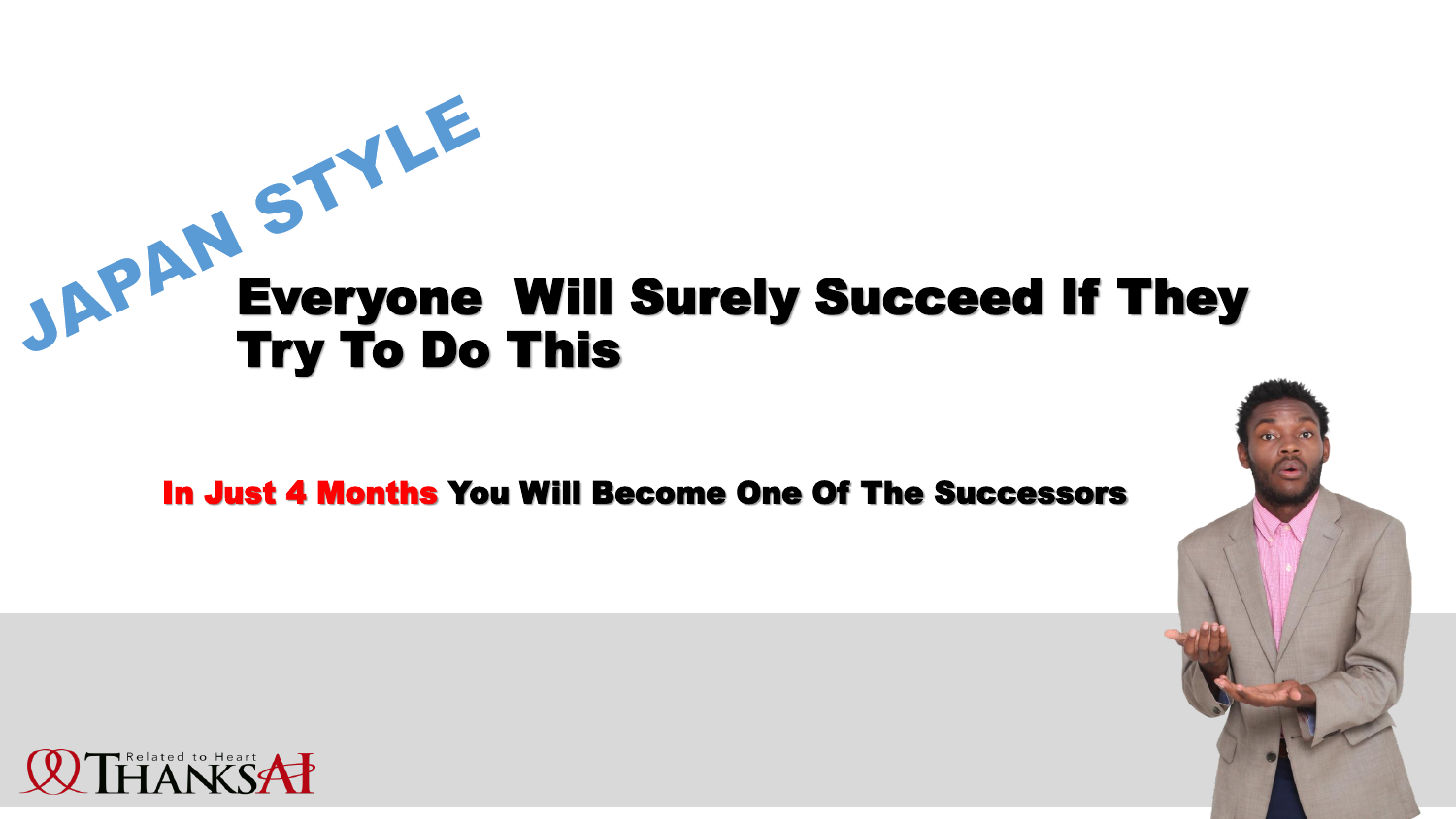## This is All You Have To Do To Succeed

#### **【**Point 1**】** If Everyone Can Introduce Two People With in 10 Days , In Just 4 Months You Will Become One of the Successors



## Bonus Simulation

1 Month: 2,787 Php ~

2 Months: 17, 204 Php ~

3 Months: 116, 429 Php ~

4 Months: 852,054 Php ~ ※ Group Members Minimum Purchase (Half Box) Only is OK

**【**Point 2**】** Just Concentrate On Supporting Your 14 Group Members

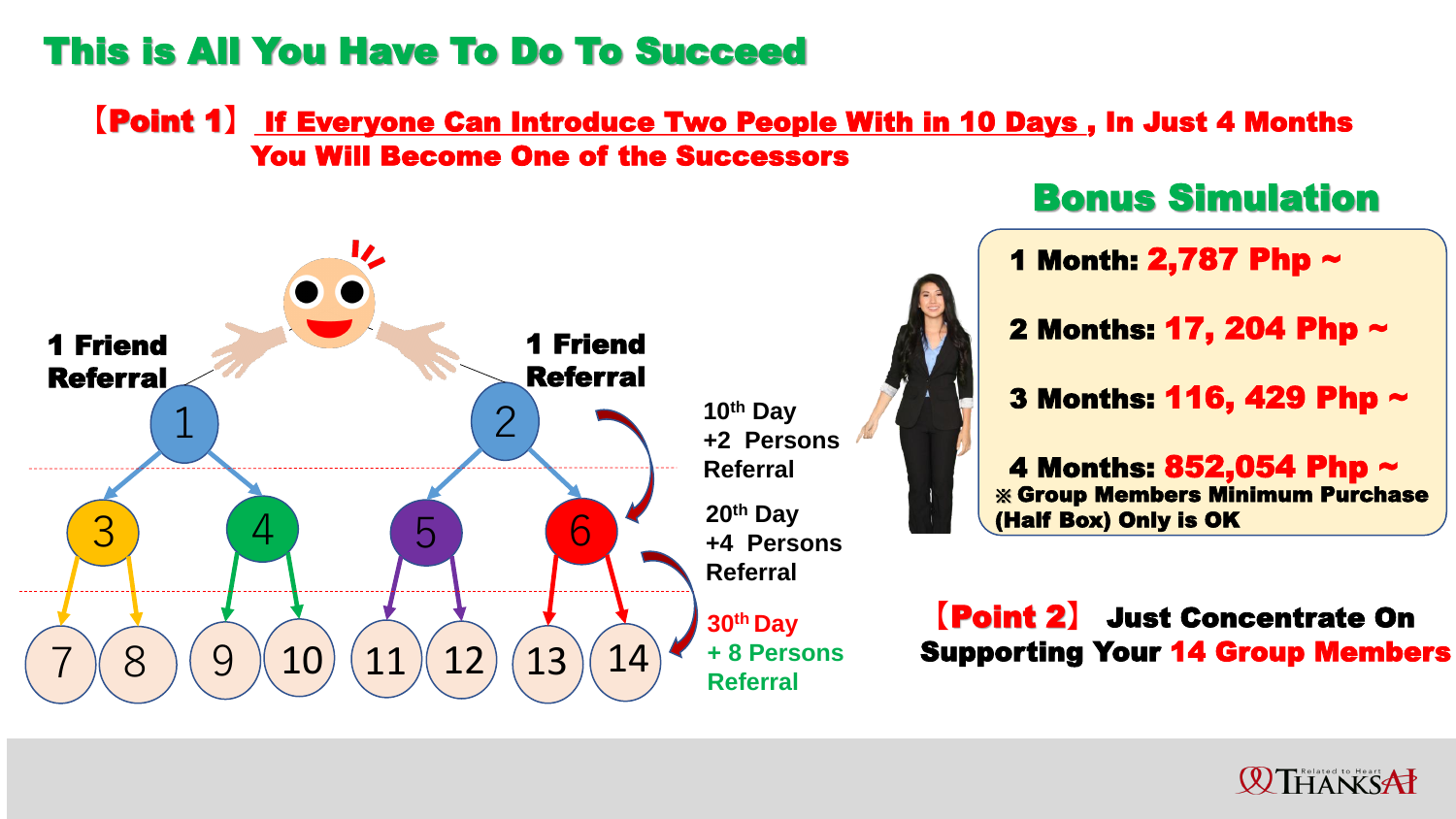

## 4 Months Effort Will Change Your Life